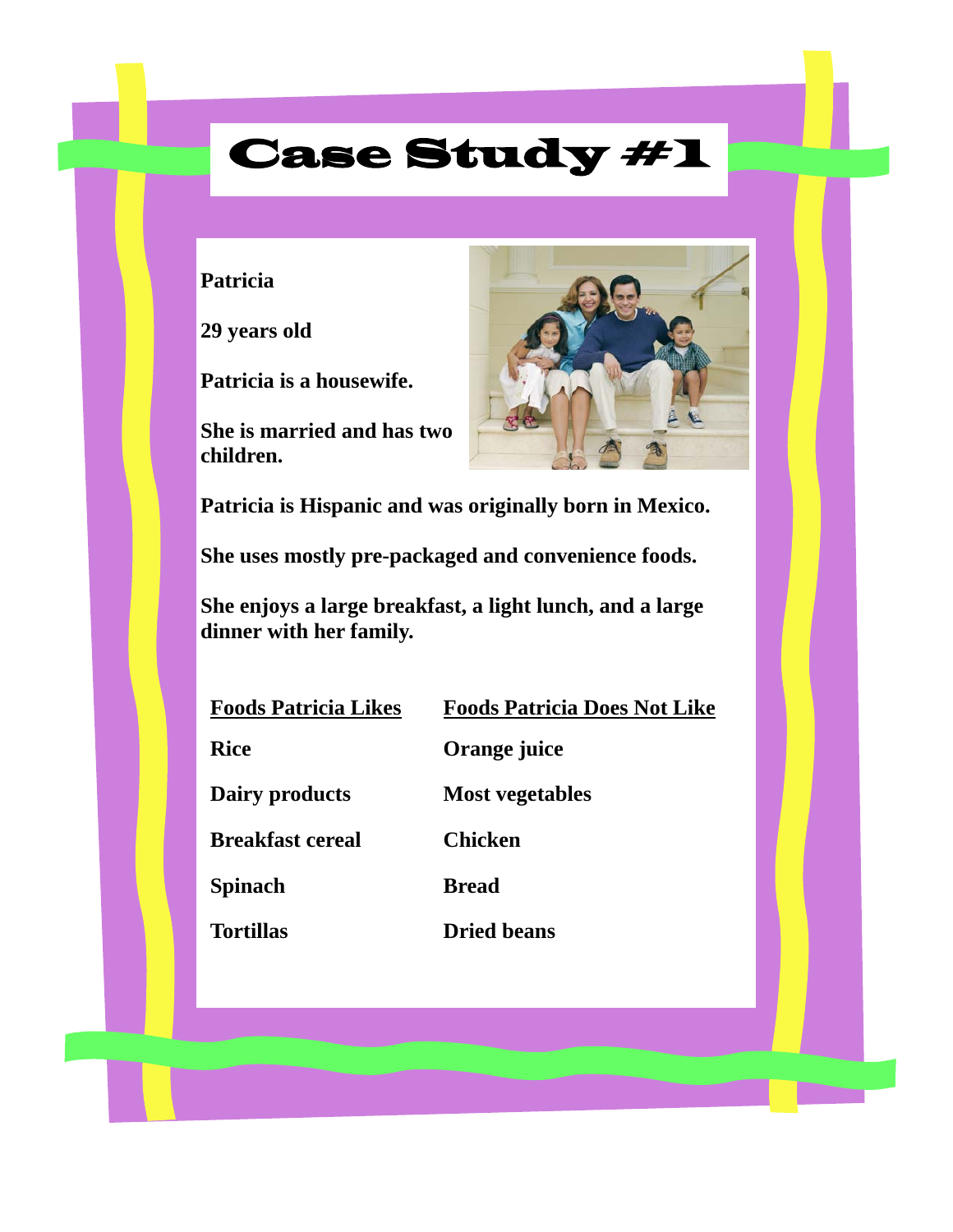#### **Anna**

**16 years old** 

**Anna is in high school.** 

**She is very active in sports and other school activities.** 



**Anna usually skips breakfast, eats school lunch, and eats dinner at home with both of her parents.**

**Foods Anna Likes Foods Anna Does Not Like**

**Fast food Oranges** 

**Salad Fresh fruit drinks** 

**Desserts Pasta** 

**Oatmeal Rice** 

**Bread and crackers Dried beans**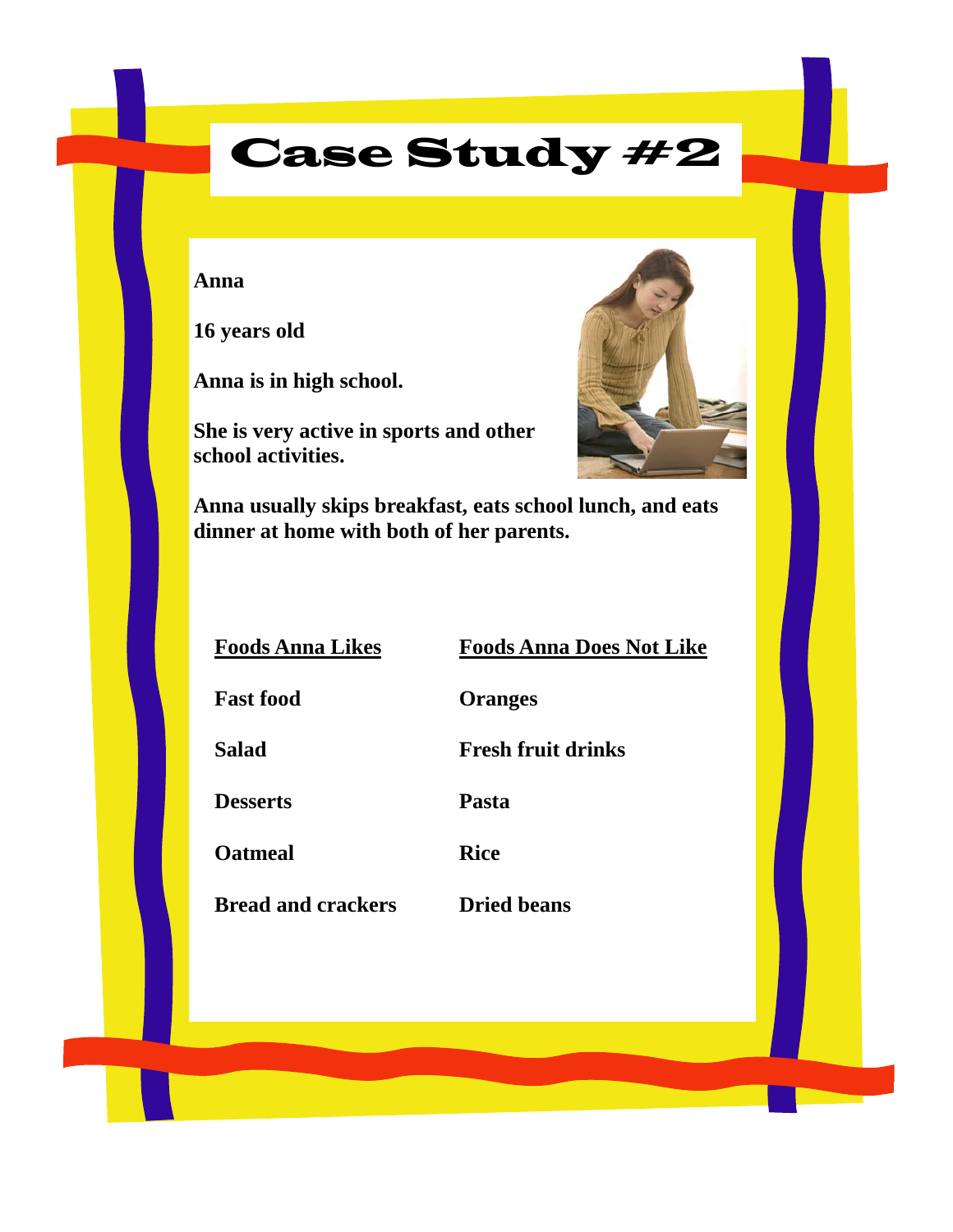**Jennifer** 

**22 years old** 

**Jennifer is a single mother.** 

**Jennifer's baby, Angela, has a mild case of spina bifida.** 



**Jennifer lives with her parents because it is difficult and very expensive to care for Angela.** 

**Jennifer has a part-time job, helps with the housework, and takes care of Angela.** 

| <b>Foods Jennifer Likes</b> | <b>Foods Jennifer Does Not Like</b> |
|-----------------------------|-------------------------------------|
| --                          |                                     |

**Pizza Orange juice** 

**Hamburgers Many vegetables** 

**French fries Most fruits** 

**Chicken Dried beans** 

Pasta Red meat, chicken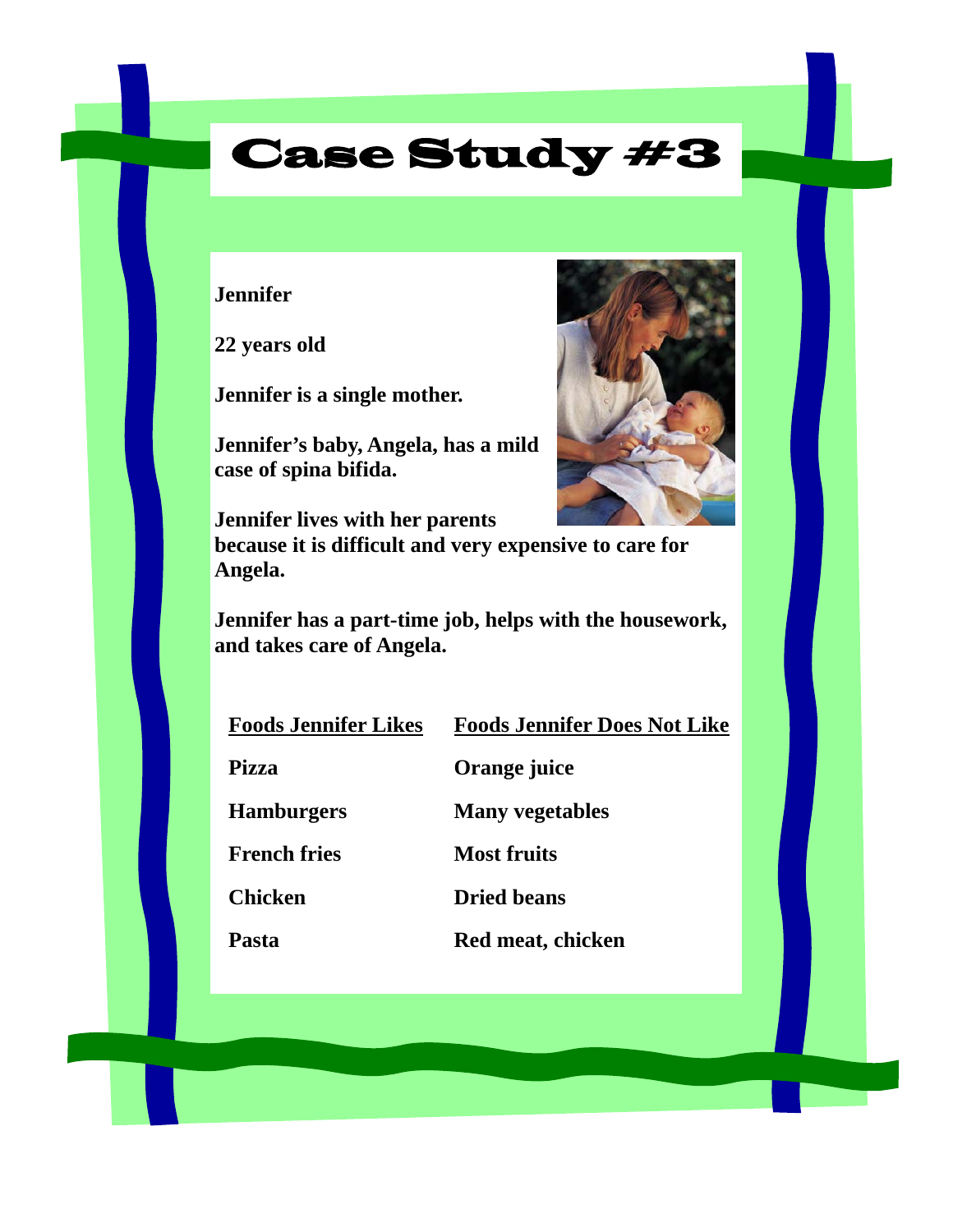### **Diana**

**20 years old** 

**Diana attends the State University.** 

**She lives in an apartment with her friends.** 



**She plans on going to law school.** 

**Diana has a steady boyfriend. They are planning on getting married after Diana finishes law school.** 

| <b>Foods Diana Likes</b> | <b>Foods Diana Does Not Like</b> |
|--------------------------|----------------------------------|
| <b>Pasta</b>             | <b>Lentils</b>                   |
| <b>Rice</b>              | Pork                             |
| <b>Chicken</b>           | <b>Breakfast cereal</b>          |
| Orange juice             | <b>Strawberries</b>              |
| <b>Tortillas</b>         | <b>Broccoli</b>                  |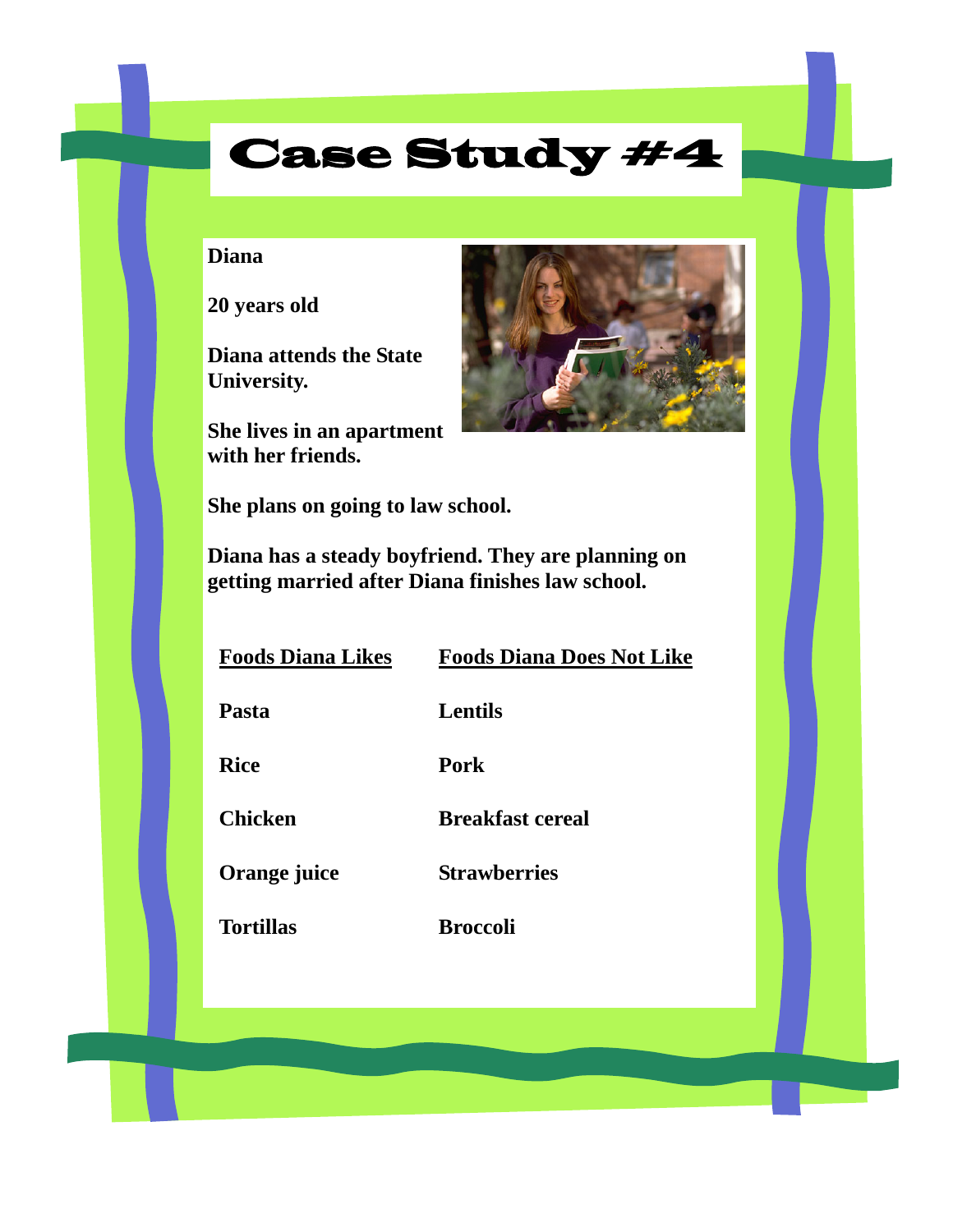**Christina** 

**30 years old** 

**Christina is a school teacher.** 

**She is very health conscious.** 

**She enjoys cooking vegetarian meals.** 

**She and her husband are planning to have children within the next couple of years.** 

| <b>Foods Christina Likes</b><br><b>Foods Christina Does Not Like</b> |  |
|----------------------------------------------------------------------|--|
|                                                                      |  |

**Most vegetables Chicken** 

**Potatoes Beef and pork** 

**Fresh fruit Shellfish** 

**Rice Fast food** 

**Dried beans and lentils Chips** 

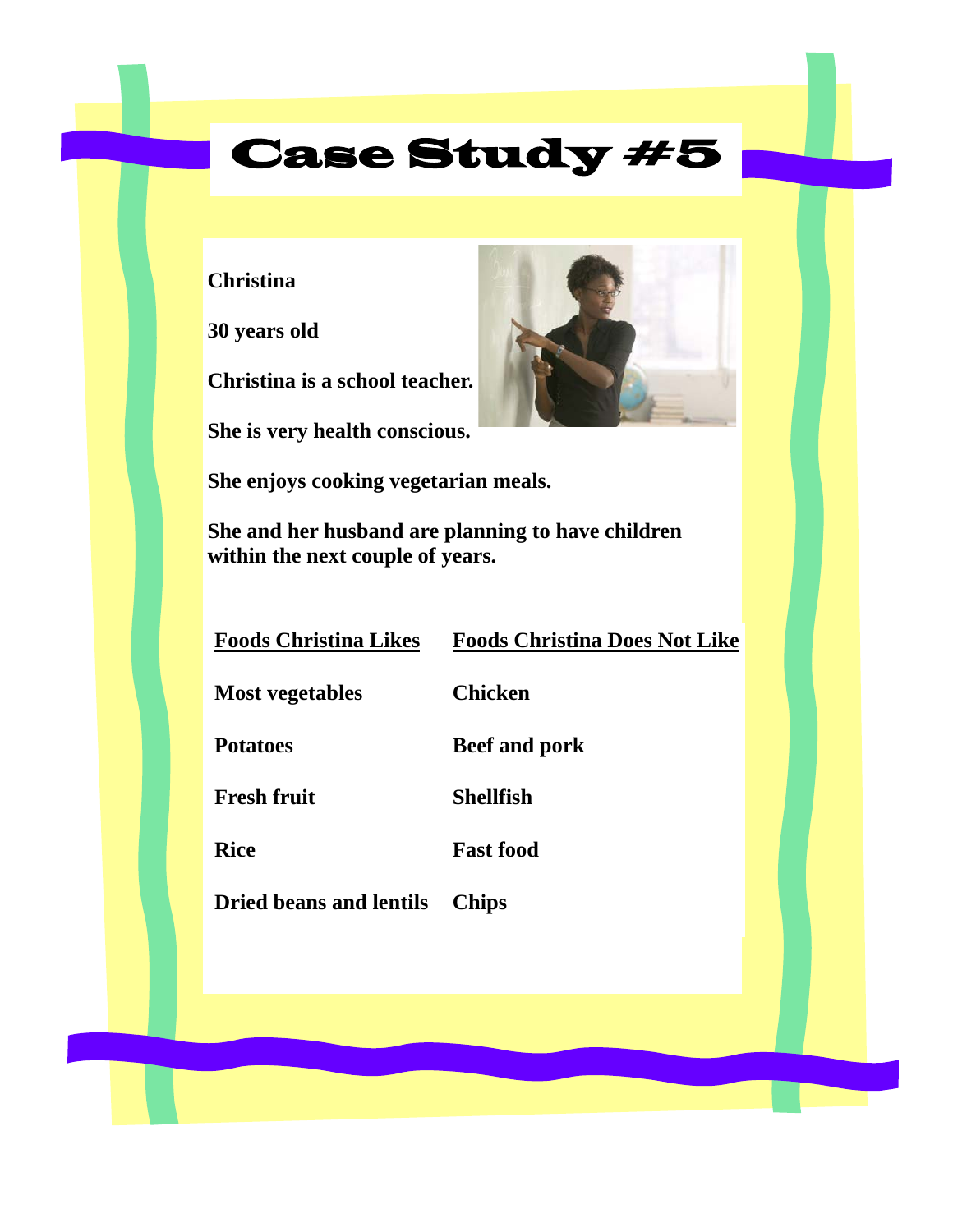### Case Study Question Sheet

**1. Based on the food she likes, rate her intake of folic acid (low, medium, high) and why.** 

**2. What suggestions could you make that would help her and her family improve their intake of folic acid?** 

 **Shopping strategy:** 

 **Meal planning:** 

**3. What else could she do to increase her intake of folic acid?** 

**4. What factors might hinder her success in changing her behavior?** 

**5. What advice could you give that would help her and her family?**